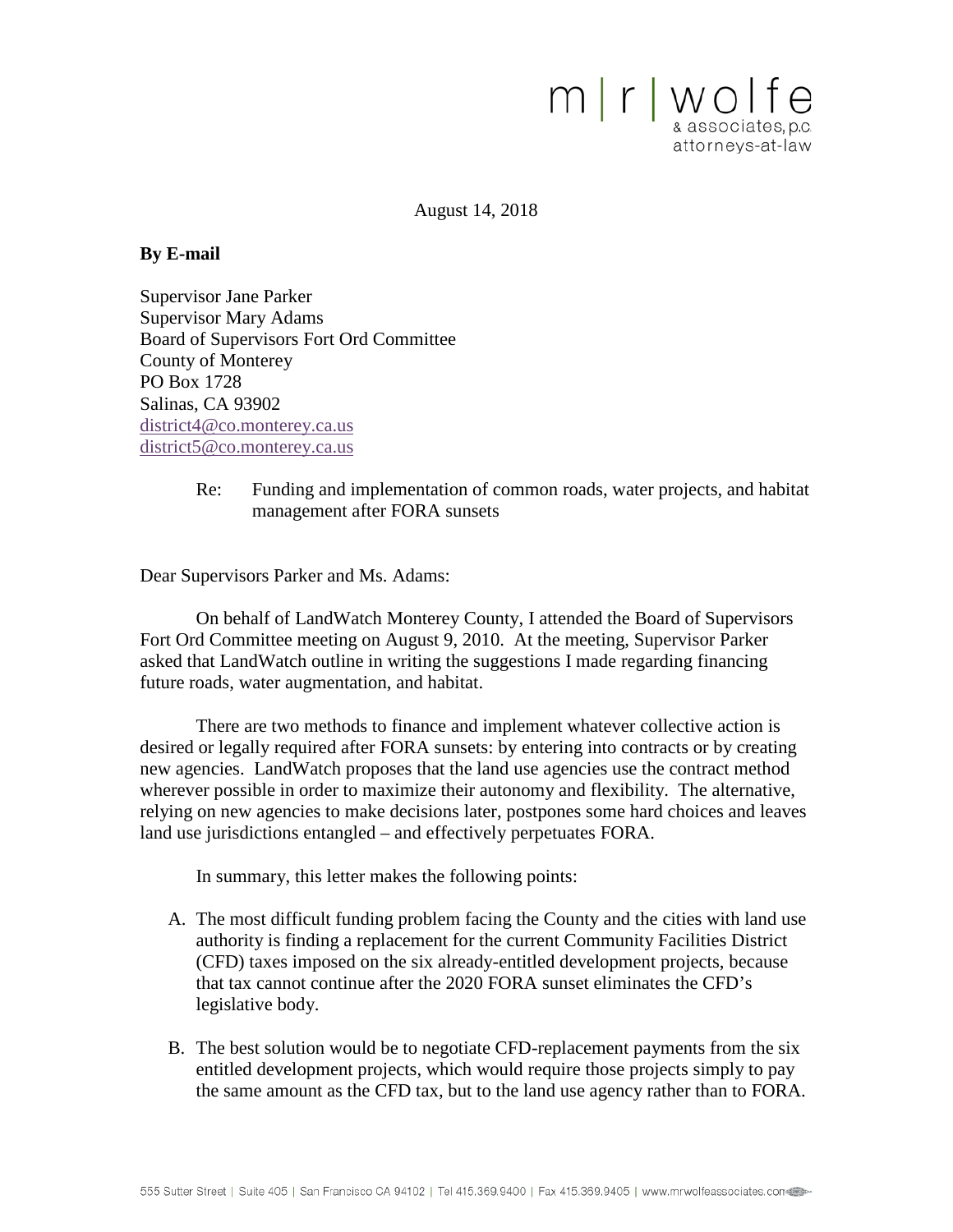C. If CFD-replacement payments cannot be negotiated, then a limited CFD should be continued in order to avoid forfeiture of the \$72 million CFD taxes projected from the six entitled projects. To do this, the Mello-Roos Act's CFD transfer provisions should be amended to permit transfer of the existing CFD to a new JPA. That JPA would act only as a funding conduit to the land use agencies and would defer to the land use agencies as to the priority and implementation of the commonly-funded infrastructure projects.

The required amendment of the Mello-Roos Act should also permit de-annexation of the Fort Ord areas that are currently without development entitlements. Otherwise the CFD and its sponsoring agency would have to persist indefinitely to collect required revenues upon the issuance of the final Fort Ord development permit. If the unentitled future projects can be de-annexed from the CFD map, the land use agencies could instead each raise revenues from these future projects using their own new means, e.g., impact fees, taxes, or ad hoc development agreements.

D. All of the funding for a specified set of *potential* future common infrastructure projects (limited to, at most, the roads, water, and habitat projects in FORA's current Capital Improvement Plan), whether raised via the CFD tax or via new means, should be allocated pursuant to a Memorandum of Agreement entered into now, as part of the transition plan. Otherwise the land use agencies would remain entangled in a FORA-like agency indefinitely. This letter proposes funding allocation methods for common road, water, and habitat projects.

Unless there is a compelling analysis that the land use agencies are *legally* obliged to undertake particular road, water, and habitat projects, and/or to do so as members of a common agency, each land use agency should remain free to decide whether and when to commit itself to these projects, subject to a joint MOA that specifies *now* how to allocate fair-share funding for future projects of common benefit.

- E. The FORA transition process should be informed by a careful analysis of the post-FORA *legal* obligations to implement and fund common infrastructure and habitat management. In particular, the land use agencies should understand the nature and the basis of any continuing obligation to implement adopted CEQA mitigation; Base Reuse Plan and Master Resolution policies, development restrictions, and planned infrastructure; the Implementation Agreements; and the deed covenants. FORA has not provided this analysis.
- F. FORA staff's assumption that the Base Reuse Plan and its CEQA mitigation requires only the provision of 2,400 afy of water supply augmentation is incorrect. Regardless of the transition plan for FORA, land use agencies may not approve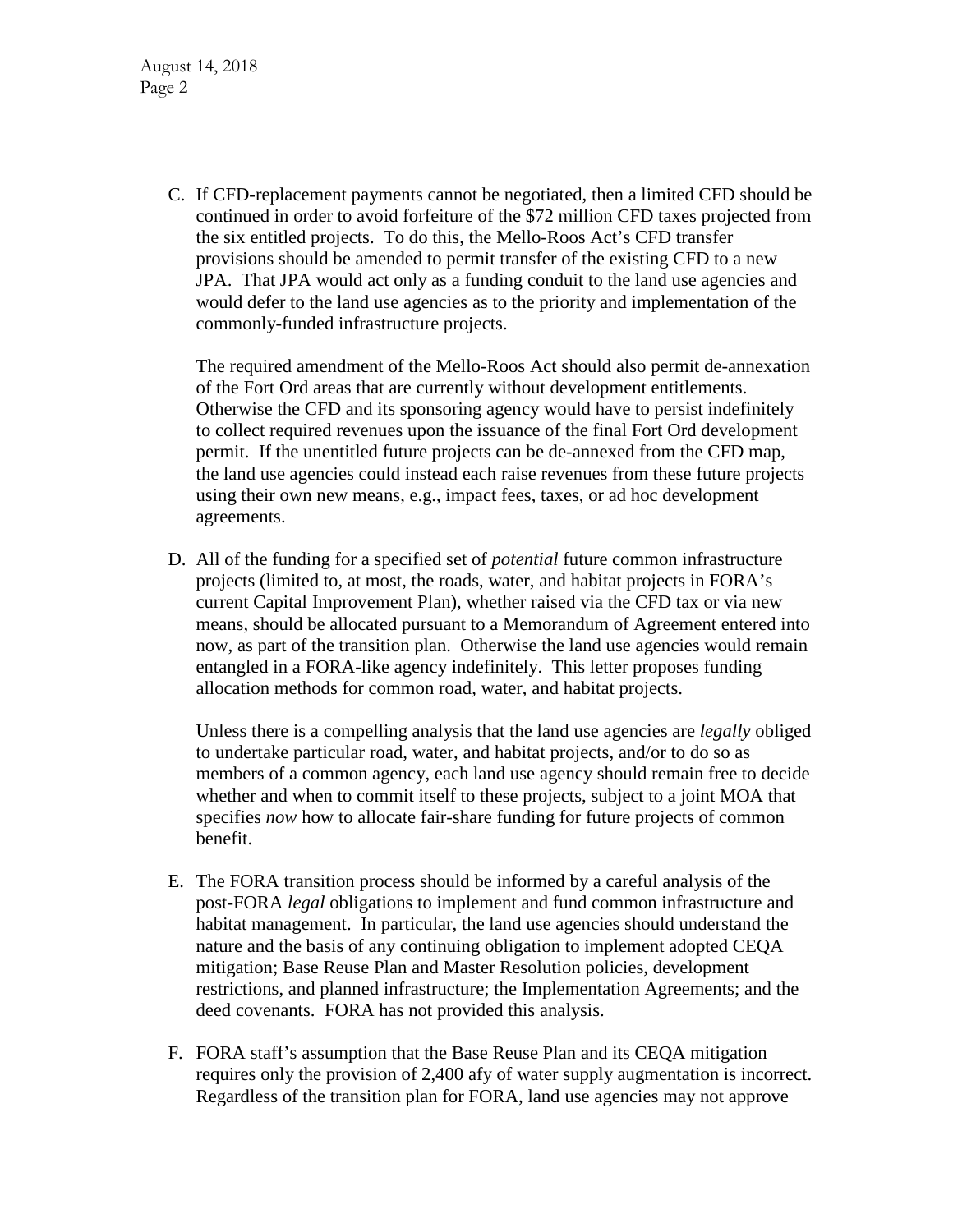development that relies on groundwater pumping from the 180-foot, or 400-foot aquifers in Fort Ord or that relies on pumping in excess of a demonstrated sustainable yield from the Deep Aquifer.

Discussion of these points is set out below.

# **A. The most difficult funding issue is finding a replacement for entitled-project CFD taxes.**

When FORA terminates, the land use jurisdiction members (the County and the cities of Seaside, Marina, Del Rey Oaks, and Monterey) may agree, or be required, to fund and/or implement certain joint programs or infrastructure projects. For example, the FORA transition task force has suggested that \$194.5 million may be required to fund post-2020 programs for transportation (\$132 million), habitat (\$45 million), and water supply (\$17 million). Funding from land use jurisdictions may be reduced if another agency such as MCWD finances water supply projects or if the habitat program is modified to omit a joint HCP component. The funding may also be reduced if the development envisioned by the Base Reuse Plan does not occur and infrastructure needs are reduced correspondingly. As discussed in sections E and F below, FORA has not spelled out a clear legal basis that would *oblige* the land use jurisdictions to complete these programs.

FORA has relied on Mello-Roos Community Facilities District (CFD) taxes to raise revenues for transportation, habitat, and water supply projects. FORA has concluded that the FORA CFD will terminate when FORA sunsets. Thus, the ability to raise revenues from projects that already have development entitlements will terminate, because no new taxes or impact fees can be imposed on entitled development projects with vested rights. FORA has projected that post-2020 CFD taxes on the six entitled development projects would have totaled \$72.2 million.<sup>[1](#page-2-0)</sup>

By contrast, FORA projects that only \$55.2 million would have been raised through CFD taxes on expected future projects for which no entitlements have been issued. Since there are no entitlements in place yet, the land use jurisdictions have the power to replace these expected revenues by creating their own funding mechanisms,

<span id="page-2-0"></span> $\frac{1}{1}$  $\frac{1}{1}$  These six projects are identified by FORA staff as The Dunes, Seahaven, and Cypress Knolls in Marina; East Garrison in the County; Seaside Resort in Seaside; and the RV Resort in Del Rey Oaks. See Draft Transition Plan Study Session, presentation to FORA Board, page 12, June 8, 2018, available at http://fora.org/Board/2018/Presentations/06/TAC-Board StudySession 060818.pdf.

FORA staff projects post-2020 CFD taxes would have been \$14 million for the County's single project; \$55 million for Marina's three projects; \$2.6 million for Seaside's single project; and \$42,370 for Del Rey Oaks' single project. *Id.* at 13.

Remarkably, although FORA was set to sunset in 2014 when the CFD was adopted, no provision was apparently made to replace CFD taxes after 2014.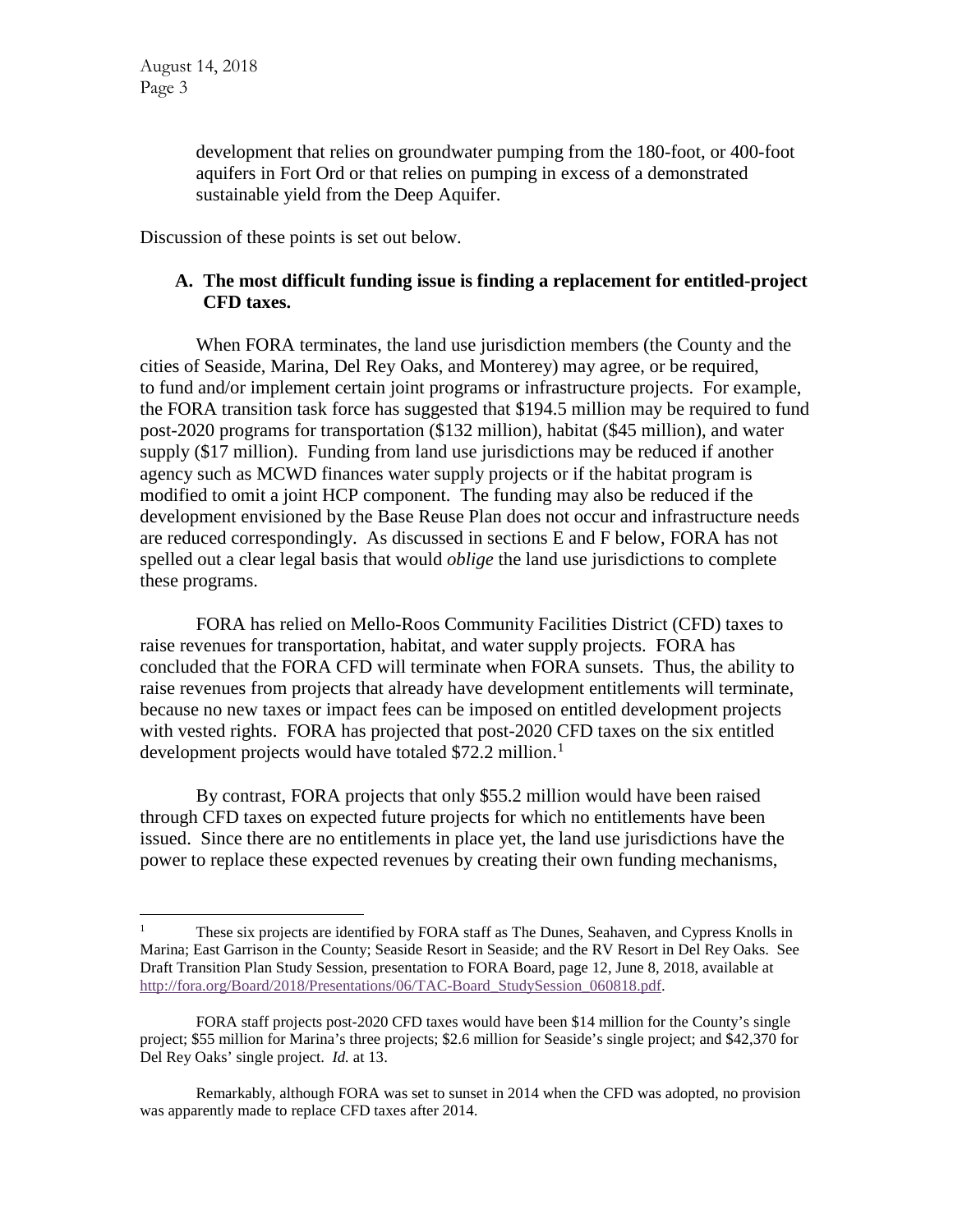which might include nexus-based development impact fees, new jurisdiction-level CFDs, or ad hoc impact fees negotiated through development agreements.

Thus, the primary revenue problem for which there has yet to be any consensus solution is to find some means to replace the \$72.2 million in potentially foregone CFD taxes from entitled projects.

# **B. The preferred solution to replacing entitled-project CFD taxes should be negotiated replacement payments from the six entitled projects.**

The options for avoiding forfeiture of the \$72 million in CFD taxes from entitled development include:

- 1. Perpetuating the existing CFD by amending the FORA Act to extending FORA.
- 2. Perpetuating the existing CFD by amending the Mello-Roos Act to permit transfer of that CFD to a JPA consisting of the land use jurisdictions.
- 3. Negotiating modifications to the six existing development agreements with Marina, the County, and Seaside to substitute direct payments to these land use jurisdictions of an amount equal to the CFD tax (a "CFD-replacement payment"), to be made when building permits are issued.

LandWatch recommends Option 3, which Marina has already embraced. Renegotiating just the six existing development agreements to require CFD-replacement payments would not require perpetuation of FORA or a JPA. As discussed below, by a single memorandum of agreement (MOA) executed as part of the transition plan, the County and cities could specify how those direct CFD-replacement payments from entitled projects and the revenues from future projects would be used for whatever collective action for roads, water, and habitat is either required or desired.

Options 1 and 2 sustain a government mechanism that over the past 20 years has proven to be wasteful and ineffective. Perpetuating the existing CFD, either through a FORA extension or transfer to a JPA, would leave the land use jurisdictions entangled indefinitely as members of a governing agency until the CFD area is built out. FORA staff have proposed perpetuation of the CFD for both entitled *and future development,* even though the nature and timing of that future development is unknown. FORA staff have suggested an extension to 2028 would suffice, and FORA's financial modeling assumes complete build-out of the Base Reuse Plan by 2028.

However, collection of all CFD taxes from entitled and future development through a complete build-out of the development envisioned by the Base Reuse Plan by 2028 is simply unrealistic in light of the historic snail's pace of development, and in light of the possibility that land use jurisdictions may alter their development plans. Thus, capture of the planned CFD taxes through a FORA extension or a new JPA would likely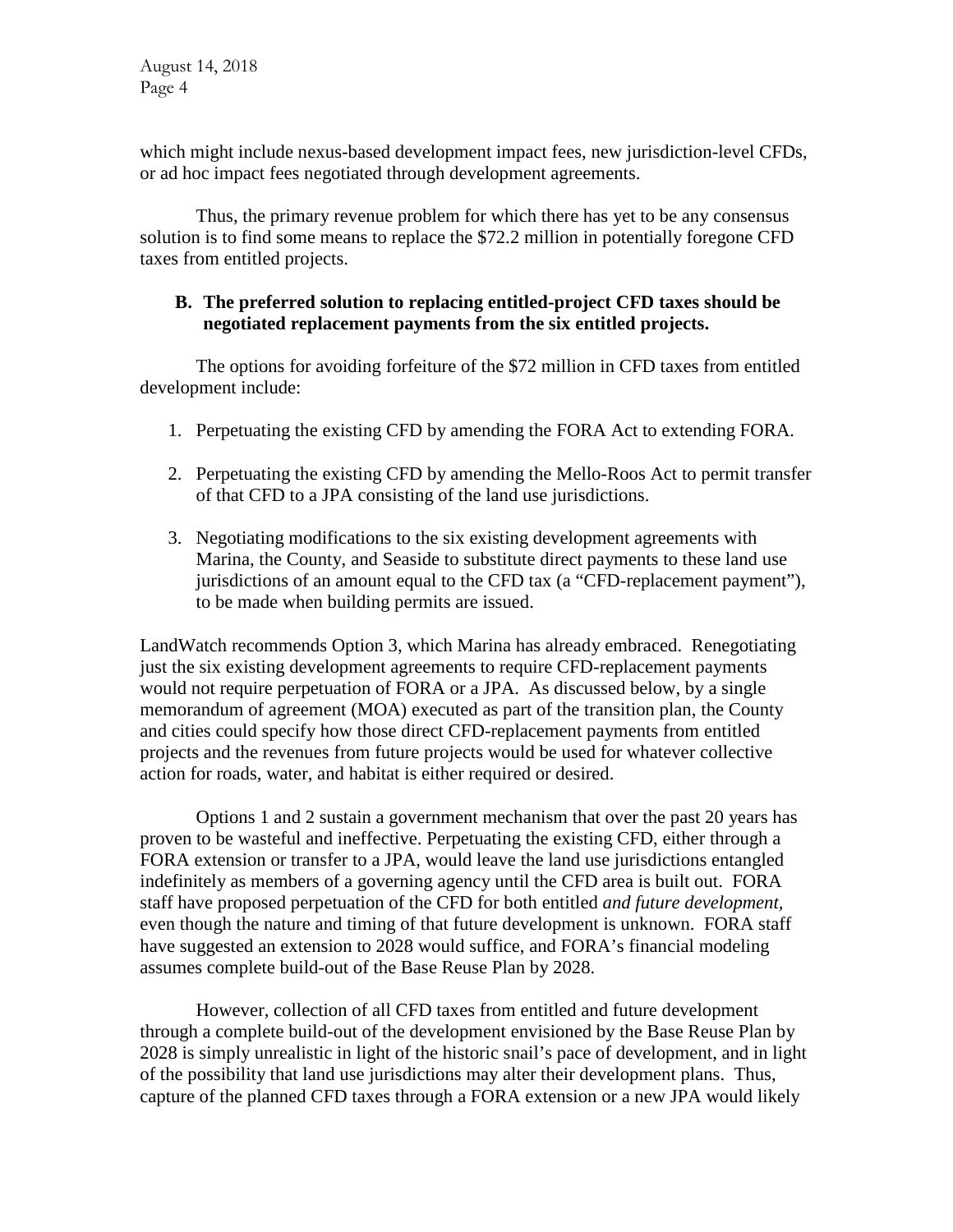require an *indefinite* commitment to that go-forward agency and to joint decision-making on infrastructure commitments and timing.

Obtaining CFD-replacement payments from entitled projects would leave the land use jurisdiction free to raise needed revenues from *future* projects (i.e., projects not now entitled) through some *other* means, e.g., a combination of local agency impact fees, TAMC impact fees, fees imposed or rates charged by MCWD, fees imposed by a specialpurpose habitat JPA, Fort Ord property sales revenues, increased shares of Fort Ord property taxes (if any), and/or even a land use jurisdiction-level CFD by a city or the County. The same MOA that allocates the CFD-replacement payments to the commonlyfunded roads, water supply, and habitat could be used to allocate specified revenues from future projects to these common projects.

Importantly, there are only six current entitled projects that need to be addressed. We understand that Marina is negotiating with three of these currently. The County need only negotiate with the East Garrison developers.

# **C. If the CFD taxes must be perpetuated because CFD-replacement payments cannot be negotiated, the CFD map should be limited to entitled projects and the agency sponsoring the CFD should be limited to acting as a funding conduit.**

If it is not possible to negotiate changes to the existing development agreements with the six entitled projects to obtain CFD-replacement payments, then it may be necessary to perpetuate a common agency to avoid forfeiture of those expected revenues. This would require action by the Legislature to amend either the Mello-Roos Act or the FORA Act.

It would be simpler and better to amend the Mello-Roos Act to enable transfer of the existing CFD to a new JPA than to amend the FORA Act to extend FORA. Extending FORA would foster the expectation and temptation to extend other FORA missions. And writing FORA extension legislation would be complex because each section of the Act would have to be modified, replaced, or struck, instead of simply allowing the FORA Act to expire in 2020.

By contrast, the existing CFD could be transferred to a new JPA simply by revising Government Code § 53368.1 to permit FORA to transfer its existing CFD to a JPA consisting of the land use jurisdictions, using the same process now permitted for used for county-to-city CFD transfers. As discussed in the next section, the JPA should act only a conduit to fund those projects that the individual land use agencies decide to undertake, not as the arbiter and implementing agency of those projects. Provision of funding should be conditional on project implementation by one of the land use agencies and should be allocated pursuant to a Memorandum of Agreement entered into as part of the transition plan.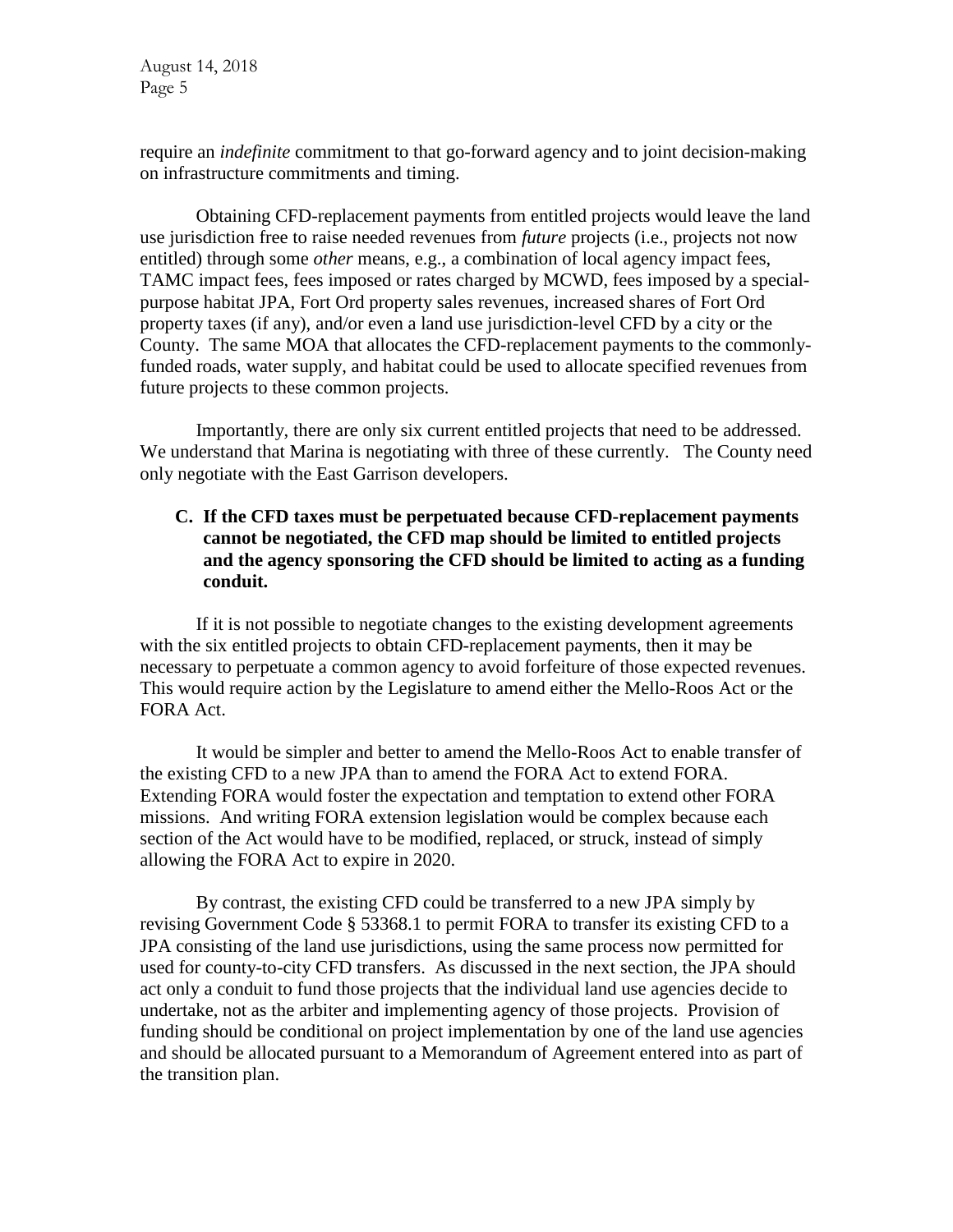Since legislation would be required to continue the CFD in any event, that legislation should, if possible, also include a provision to *de*-annex those portions of the existing CFD on which there are no current development entitlements. *This would limit the go-forward CFD map to just the six entitled project areas and would ensure that the go-forward JPA and CFD could expire as soon as those existing entitlements are built out.* Unless the un-entitled areas are de-annexed, the go-forward JPA and CFD would have to be perpetuated until the last permit is pulled for the Ord Community, and the land use jurisdictions would not have the flexibility and autonomy to impose alternative fees and taxes. Legislation to permit de-annexation could be added to the Community Facilities Act at Article 3.5, which already permits *annexations* to a CFD. If a CFD map can be expanded, there is no reason in principle that it could not be reduced.

**D. Regardless how funding for common projects is** *raised* **from entitled and future development projects, the land use jurisdictions should agree now by an MOA to an equitable method to** *allocate* **funds for specified roads, water, and habitat projects, not defer this issue for resolution in the future by some new agency.** 

Regardless how revenues are raised from entitled and future projects, the equitable funding of required or desired future actions should be determined now by agreement and not simply postponed to future decisions by an extended FORA or a new JPA. Equitable funding of roads, water, and habitat by each development could be assured though an MOA among the land use jurisdictions as discussed below. This method could govern allocation of all revenues raised for common projects, whether by CFD taxes, CFD-replacement payments, or new revenue sources from future projects.

#### **1. Roads**

FORA staff have proposed to "assign" the obligation to construct the roads in the current CIP to land use jurisdictions, based on the location of the roadway. This would "obligate" the County to spend \$54 million, Marina to spend \$9 million, and Seaside to spend \$9 million. It is proposed that TAMC continue its responsibility for regional improvements to Highways 1 and 156 applying \$36 million raised from Ord Community development.

As discussed in section E below, FORA has not provided a convincing legal argument that the land use agencies have an enforceable obligation to construct these roads. However, the land use jurisdictions may want to agree to such obligation now. Alternatively, they may want to agree only to a *conditional* equitable funding arrangement that would reimburse a land use jurisdiction for a portion of the road cost *if and when* it decides to build the road. In either event, the land use agencies should agree now to a formula that unambiguously allocates revenues from Fort Ord development projects for shared roads.

For example, the MOA could provide that for the roads in the current FORA CIP: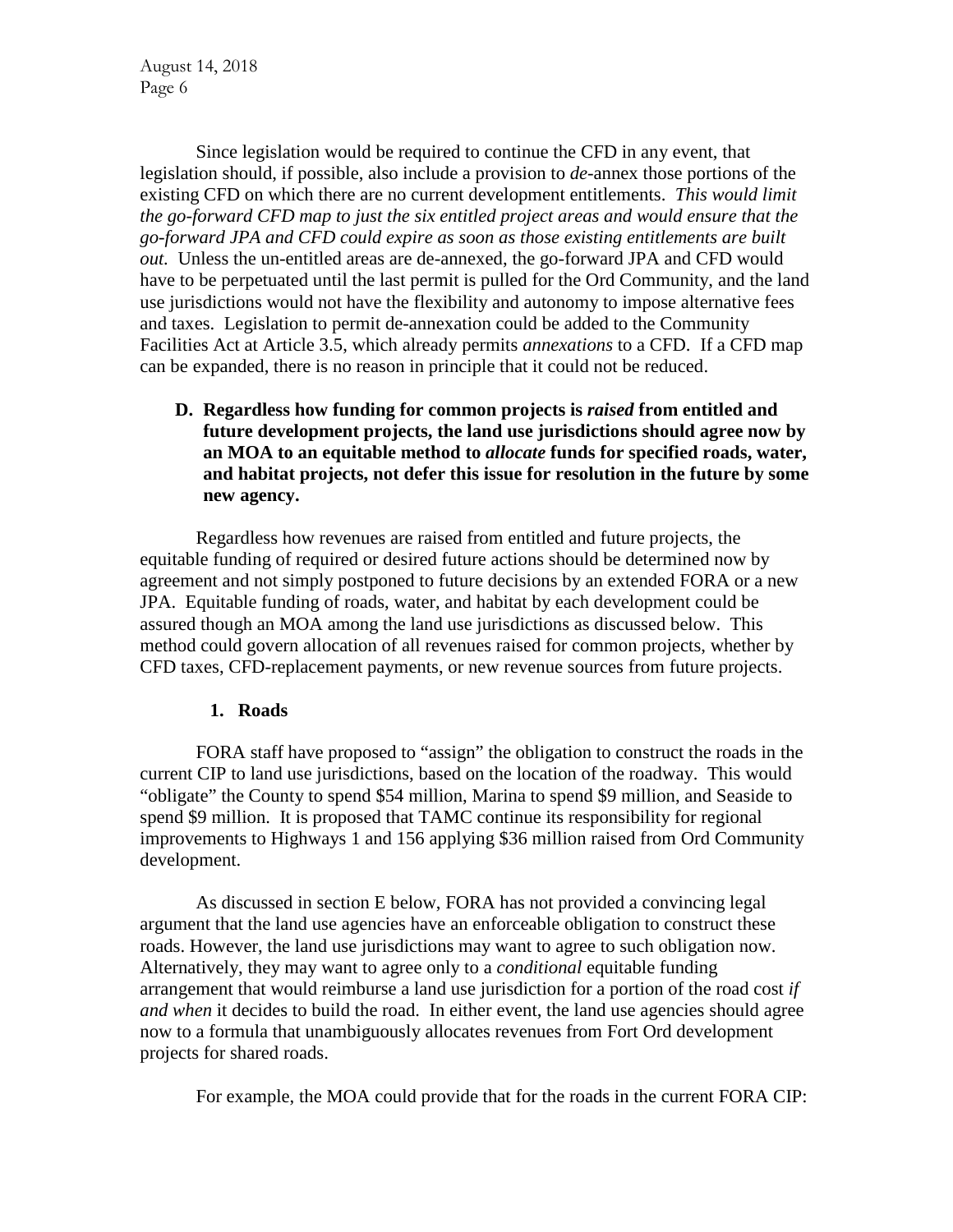- The jurisdiction in which the on-site or off-site road lies may decide if and when to construct it.
- Each Fort Ord development project would make a contribution toward that road through a CFD tax, a CFD-replacement payment, or an impact fee as follows:
	- o Currently entitled projects would either pay the CFD tax to a JPA or make a CFD-replacement payment to the land use jurisdiction. From that amount, the CFD JPA or the land use jurisdiction would then allocate to a common fund for road construction projects (an escrow account) the amount of the CFD tax that was allocated toward on-site and off-site roads in the FORA CIP. If the CFD were continued via a JPA, the JPA would only act as a funding conduit; it would not alter the slate of roads, determine their priority, or increase the CFD tax.
	- o Future projects not subject to the CFD would pay a nexus-based fee determined by a nexus analysis of the set of on-site and off-site roads in the FORA CIP based on existing and planned development, e.g., based on a TAMC nexus-study.
- The CFD taxes or CFD-replacement payments from the already-entitled projects and the impact fees or other road-related revenues raised from future, currently un-entitled projects would be escrowed when paid and earmarked for specific road projects in proportion to the amounts allocated to each road in the FORA CIP or the nexus study. The amount of the CFD tax or CFD replacement payment attributable to the roads already built as of 2020 would be reallocated pro-rata to the remaining onsite, offsite, and regional roads in the FORA CIP in proportion to their estimated cost, which would help alleviate the historic under-collection of road construction funds through CFD taxes, which were set below the full-nexus amount for commercial projects.
- The escrowed revenues would be disbursed when and if the road is built.
- Portions of the unused fees would be returned to the developer after a fixed period, e.g., 25 years, if the roads for which those portions were collected were not built.
- TAMC would assume responsibility for regional roads (Highways 1 and 156), funded as follows:
	- o For the currently entitled projects, land use agencies would remit to TAMC that portion of the CFD or CFD-replacement payment that would have been allocated toward the regional road improvements in the FORA CIP.
	- o Future, currently un-entitled projects would pay a nexus-based fee determined by a nexus analysis from TAMC, e.g., the TAMC Regional Development Impact Fee. This fee could be levied directly by TAMC.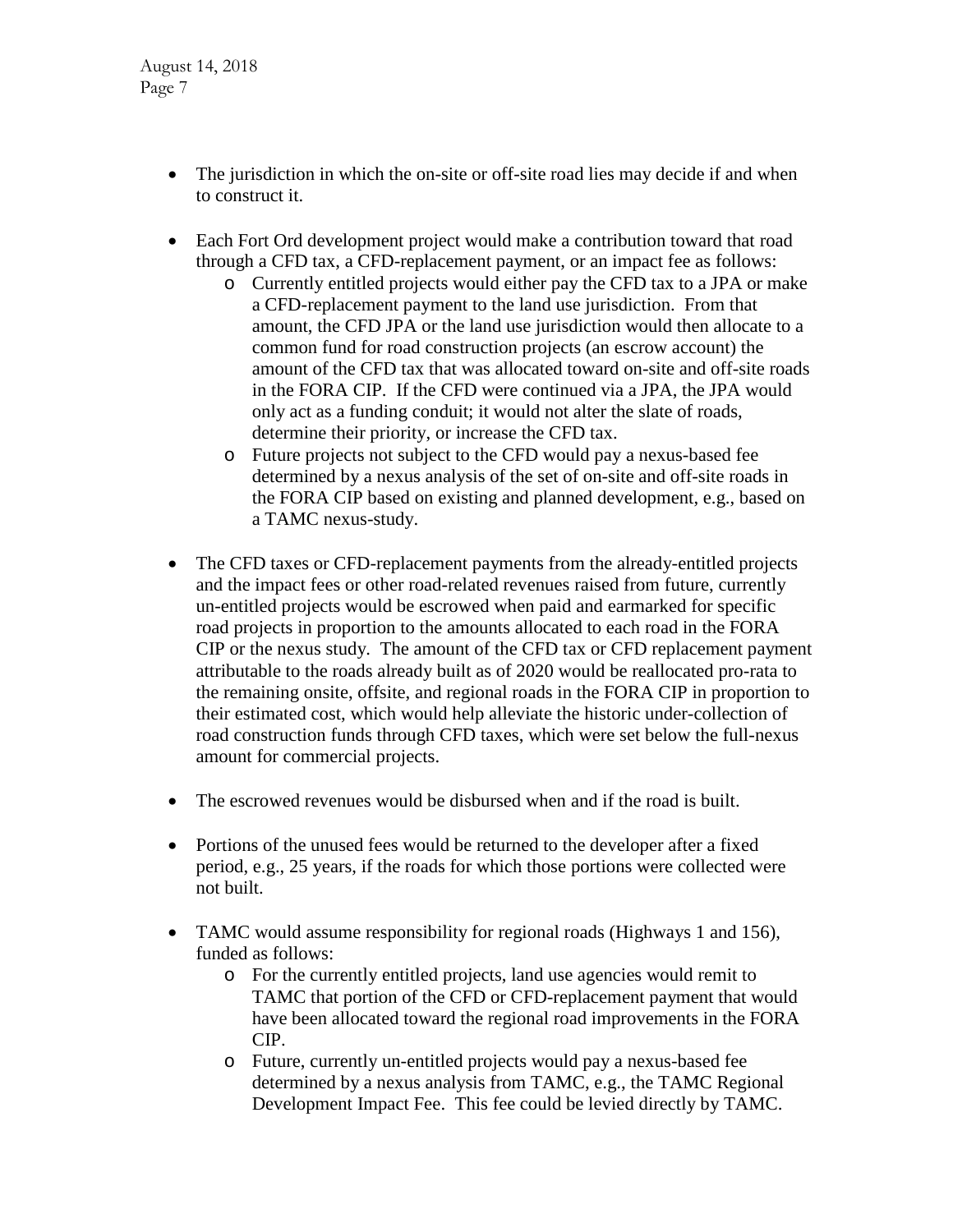Regardless whether the County is obliged to build \$54 million in roads or may merely want to build them *if* development warrants them in the future, it makes sense to have an agreement with other land use agencies to pay a fair share of these County roads. Given the transition to VMT-based significance determinations for transportation impacts, traffic congestion is no longer cognizable as a CEQA impact; and thus, future CEQA mitigation is unlikely to provide a basis to insist on fair share payments from other jurisdictions' development projects. The FORA transition provides an opportunity for the County to get agreement for fair share payments but without committing itself to full buildout of the Base Reuse Plan or to loss of autonomy though an indefinite entanglement in FORA or a similar agency.

### **2. Water**

FORA staff have assumed that MCWD will complete the final project(s) required to provide the assumed requirement for 2,400 afy in water augmentation and that MCWD will recover the \$17 million cost through capacity charges on new development, higher water rates, or a combination.

As discussed in section E and F, below, FORA has not provided a legal opinion that this is an enforceable obligation on the land use jurisdictions *or*, more importantly, that it is the *full extent* of the enforceable obligation to mitigate development impacts on groundwater supplies.

LandWatch does not propose in this letter to allocate to specific agencies, or to acknowledge any limitation on, the obligation to fund water augmentation infrastructure projects. The purpose of this letter is to address the mechanics of replacing FORA, an agency that has not provided, will not provide, and perhaps cannot provide a water supply to replace reliance on groundwater pumping in Fort Ord, despite the obligation to do so discussed in section E below.

The land use agencies may acknowledge that they are required not to approve development without a replacement water supply and agree to meet this obligation by agreeing to fund all or part of that replacement supply themselves. To the extent that the land use agencies do agree to fund a replacement water supply, they could agree to do so through an MOA as follows:

- Currently entitled projects would pay the CFD or CFD-replacement payment to the land use jurisdiction, which would allocate that portion for water augmentation that would have been allocated toward water supply augmentation in the FORA CIP.
- Future projects would pay a nexus-based fee for the replacement water supply, determined by a nexus analysis and identification of the cost of that water supply.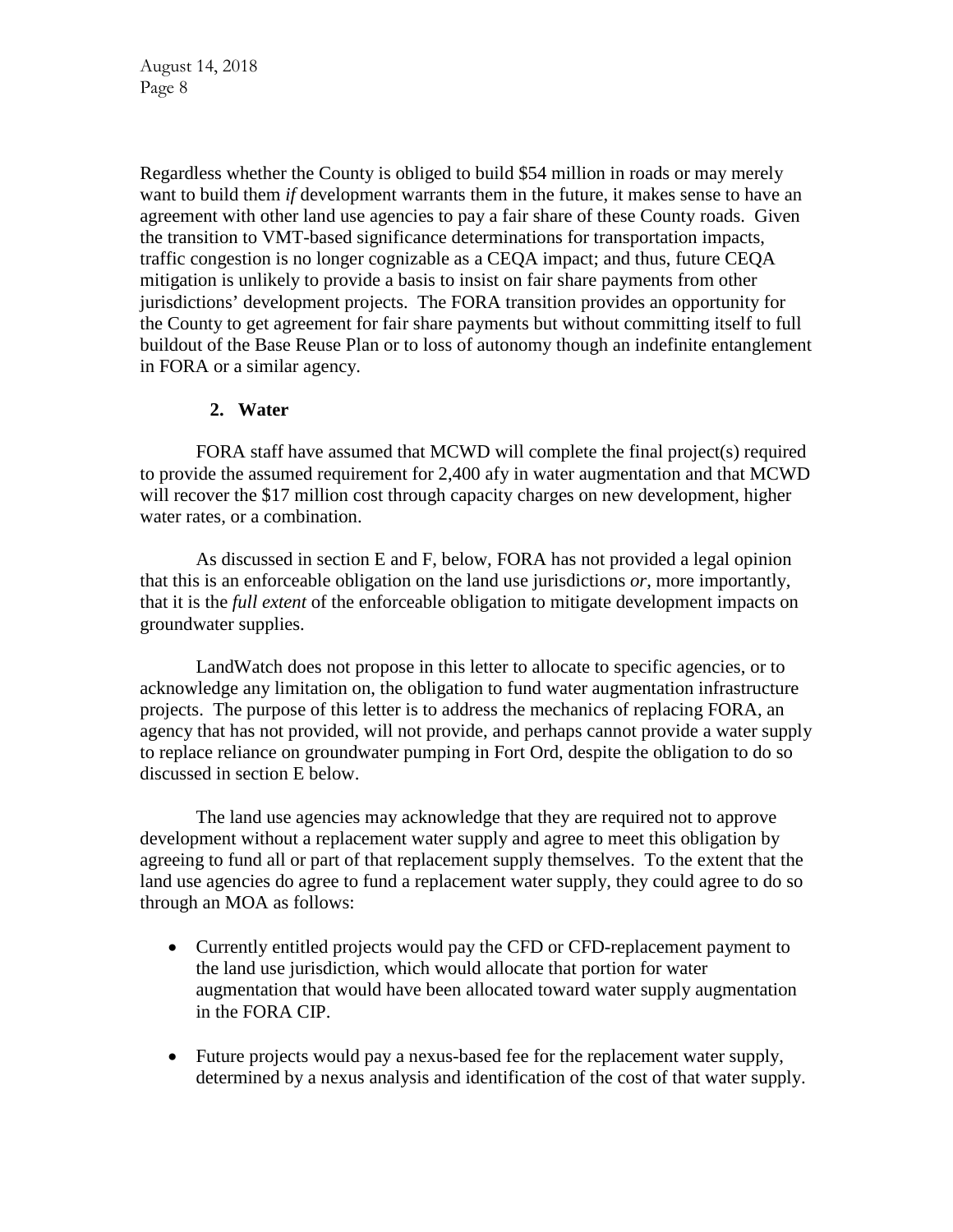> • Fees would be escrowed and disbursed when and if the water supply augmentation is built or purchased.

#### **3. Habitat**

The land use agencies are each required to implement the management requirements for the Habitat Management Areas under the HMP agreements. Future development projects in certain areas will also need to obtain take permission under the ESA and CESA via Incidental Take Permits predicated on either a basewide or a lesser scale Habitat Conservation Plan (i.e., an HCP for the entire base, for only the land use jurisdiction, or for only the project itself). FORA has reserved 30% of the CFD taxes to implement the combined joint HMP and HCP obligations, assumed to come to \$45 million. FORA projects it will have set aside \$21 million by 2020.

FORA staff have not identified any legal obligation that the land use agencies act *in concert* to implement the HMP requirements or to obtain HCP/ITP clearance. FORA staff have suggested that there may be economies of scale in joint implementation of HMP and HCP obligations, but they have not quantified those economies. FORA staff have also suggested that some joint agreement may be necessary to ensure availability of mitigation areas for some land use jurisdictions, but they have not explained why this would require a JPA rather than an MOA. Staff have suggested that a joint HCP would be better for the protected species, but they have not provided an analysis that explains those advantages or why a JPA rather than an MOA would be necessary to realize those advantages. Finally, although staff have not discussed this, a JPA may be necessary in order to implement adaptive management measures, which would require changes to plans that could not easily be anticipated or managed through a static MOA.

In sum, the FORA transition planning effort has not provided sufficient analysis of the benefits and scope of cooperative action and there appears to have been no consideration of acting through a habitat MOA rather than through a habitat JPA. The relevant analysis may exist, but it has not been identified and summarized for the transition plan decision makers.

The land use agencies should proceed with whatever joint action is desired or legally required via an MOA as their default choice unless there is a compelling case made for a JPA. If a JPA is justified for either the HMP management or a coordinated HCP, it should be limited to the habitat matters so that its duration and provisions are not confused with any other JPAs that might be needed, e.g., for funding or munitions oversight.

Funding for the future habitat management and HCP efforts should depend on whether there is a case for acting cooperatively.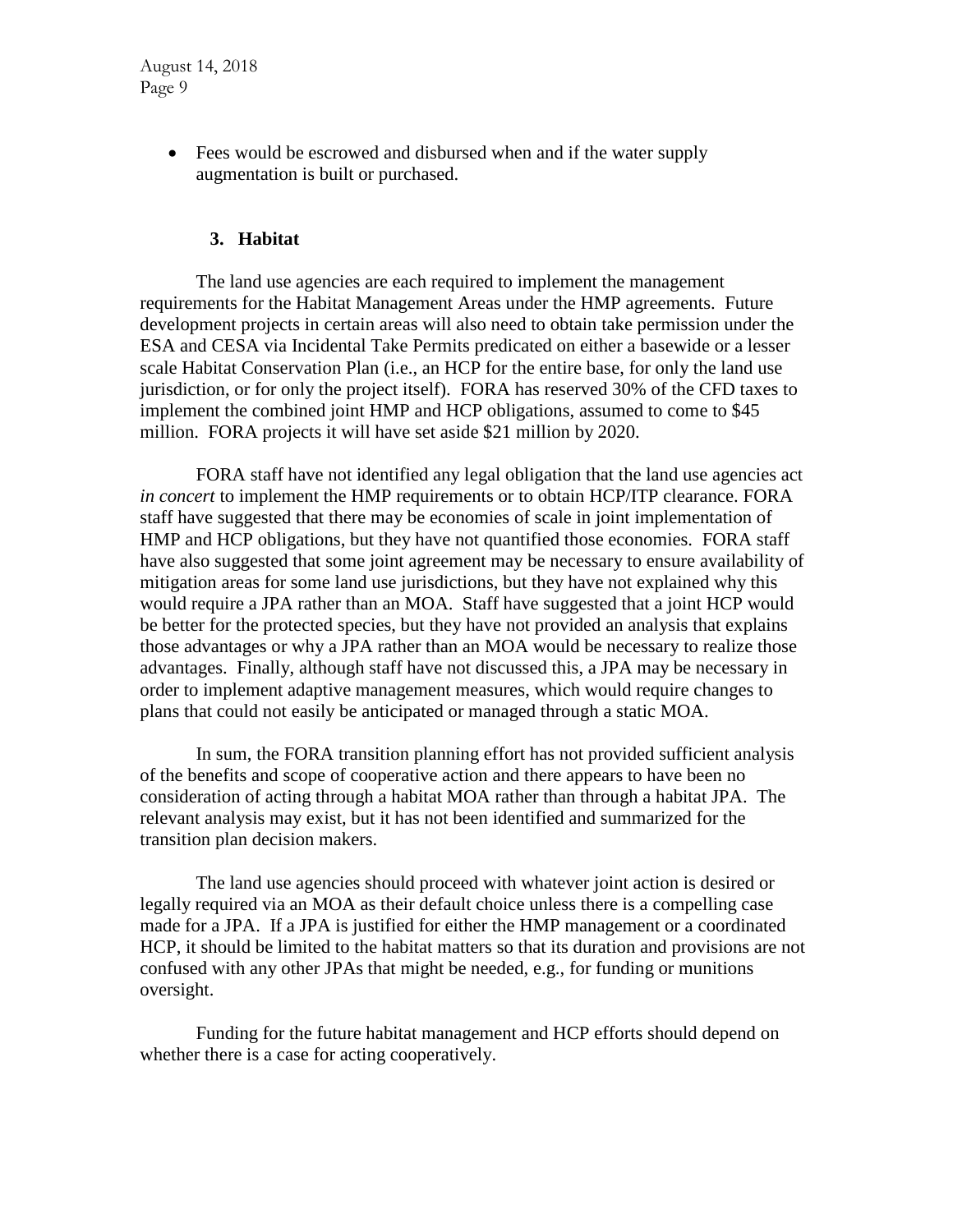If there is *no* case for cooperative action, the existing \$21 million reserve fund should be returned to the land use jurisdictions, either in proportion to their past contributions or, alternatively, in proportion to their future habitat management responsibilities as measured by some proxy such as HMA acreage. The land use agencies would then be fund its HMP management obligations and any HCP obligations it chose to assume with

- its share of the previously reserved CFD taxes,
- 30% of future CFD taxes receive by the CFD JPA, which the MOA would require be payable to the land use agency as payments are made,
- 30% of CFD-replacement payments, if negotiated from currently entitled projects, and
- any additional exactions from future projects through impact fees, ad hoc fees, or through other means adopted by the land use agency.

If there *is* a case for collective action, whether by MOA or JPA, funding should be allocated to the habitat JPA, or to a common escrow fund for habitat management and/or common HCP implementation if proceeding via MOA, as follows:

- 30% of the CFD from the CFD JPA, if the CFD were continued,
- 30% of the CFD-replacement payments if such payments can be negotiated,
- For projects not covered by the CFD or CFD-replacement payments, a fee or other exaction should be imposed by each land use jurisdiction that reflects an agreement as to a fair share contribution. Use of ad hoc exactions through development agreements or a land use agency-level CFD could avoid the need for a nexus analysis, and the fee could be set at a level reflecting an agreement among the land use agencies that all development projects should share in certain costs regardless of their proximity to habitat land. Alternatively a nexus-based analysis could be used, which might result in different payments by some projects.<sup>[2](#page-9-0)</sup>

<span id="page-9-0"></span><sup>&</sup>lt;sup>2</sup> Note that in determining a nexus, it may be possible to exact a fee even from jurisdictions that do not contain habitat lands on the theory that these jurisdictions had and retain an obligation to mitigate basewide habitat impacts. It might be argued that portions of these jurisdictions' land *could* have been identified as habitat land in the HMP and that their land was identified as 100% developable only because other jurisdictions were assigned a greater proportion of habitat land with its protection burdens. This is a matter for negotiation among the land use agencies.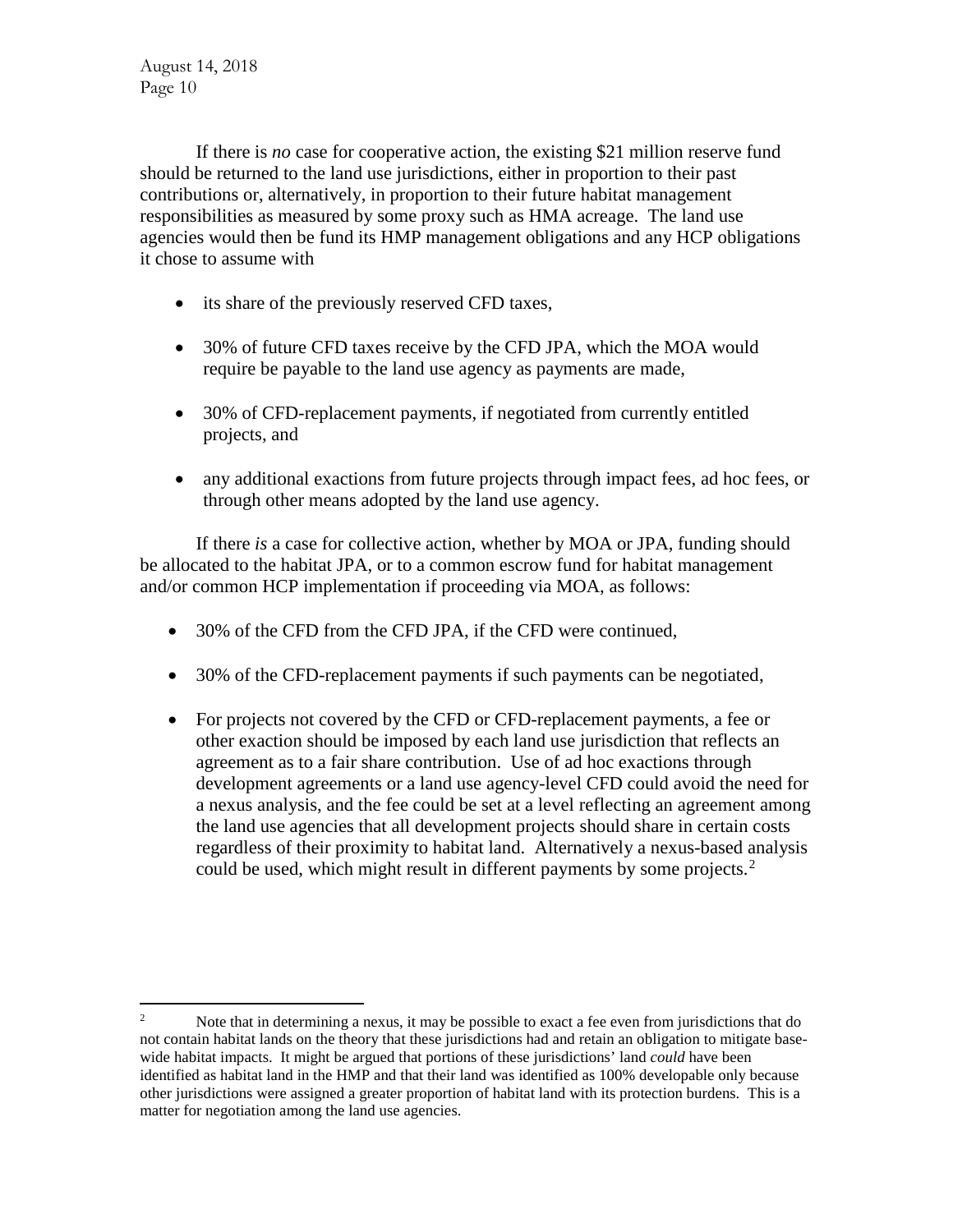### **E. FORA should provide a clear legal analysis of the post-FORA obligations of the land use agencies.**

As noted, FORA staff have simply assumed that the land use agencies would be obliged to undertake the roads, water augmentation, and habitat projects contained in the FORA CIP after FORA sunsets. In response to LandWatch's Public Records Act requests for legal analysis of post-FORA obligations, FORA identified only Jon Giffen's January 10, 2018 memo captioned "Assignability of Implementation Agreements (Part 1)," available at the FORA transition website at [http://b77.402.myftpupload.com/wp](http://b77.402.myftpupload.com/wp-content/uploads/011018_Board_Memo-CFD-Dev_Fees-LAFCO.pdf)[content/uploads/011018\\_Board\\_Memo-CFD-Dev\\_Fees-LAFCO.pdf.](http://b77.402.myftpupload.com/wp-content/uploads/011018_Board_Memo-CFD-Dev_Fees-LAFCO.pdf) FORA advised LandWatch on August 9, 2018 that further analysis has not been completed.

Giffen's initial analysis seems problematic. First, Giffen expressly considers only whether the Implementation Agreements are "assignable," *not whether the Implementation Agreements create enforceable obligations by the land use jurisdictions that would survive FORA*.

Second, Giffen merely *implies* that the Implementation Agreements create a continuing obligation for the land use jurisdictions to fund the Basewide Costs and Basewide Mitigation Measures. His argument is that the land use jurisdictions "could not reasonably have expected that FORA's credit would assure [their] full completion" because Section 6(f) contains provisions that contemplate that possibility. But Section 6(f) merely obligates the land use jurisdictions to "initiate a process to *consider*" other financing mechanisms if FORA cannot pay Basewide Costs and undertake Basewide Mitigation Measures, and Section 6(f) specifically provides that it does *not* require the "Jurisdictions to adopt any specific financing mechanisms *or contribute any funds to alleviate FORA's funding insufficiency*." In short, Section 6(f) does not create an enforceable obligation for the land use jurisdictions themselves to fund FORA *even when FORA exists*, much less after it sunsets.

More generally, the Implementation Agreements only obligate the land use jurisdictions to (1) levy *FORA's* development fees and assessments on future property owners "in accordance with FORA's adopted fee policy" and (2) to impose deed restrictions that require future land owners pay a Fair and Equitable Share of Basewide Costs and Basewide Mitigation Measures through some type of financing mechanism. Nothing in the Implementation Agreements appears to impose an obligation on the land use jurisdictions *themselves* to pay for Basewide Costs and Basewide Mitigation Measures or to develop and implement a funding mechanism that could be imposed on landowners after the demise of FORA.

Giffen notes that an assignment cannot occur without a willing assignee but then concludes that FORA is not actually looking to assign FORA's rights and obligations but is contemplating its dissolution under the FORA Act and LAFCO law. Nonetheless, Giffen says that LAFCO will be able to "pass along to the appropriate successor entity (ies) authority to continue the levying and collection of special taxes, fees, and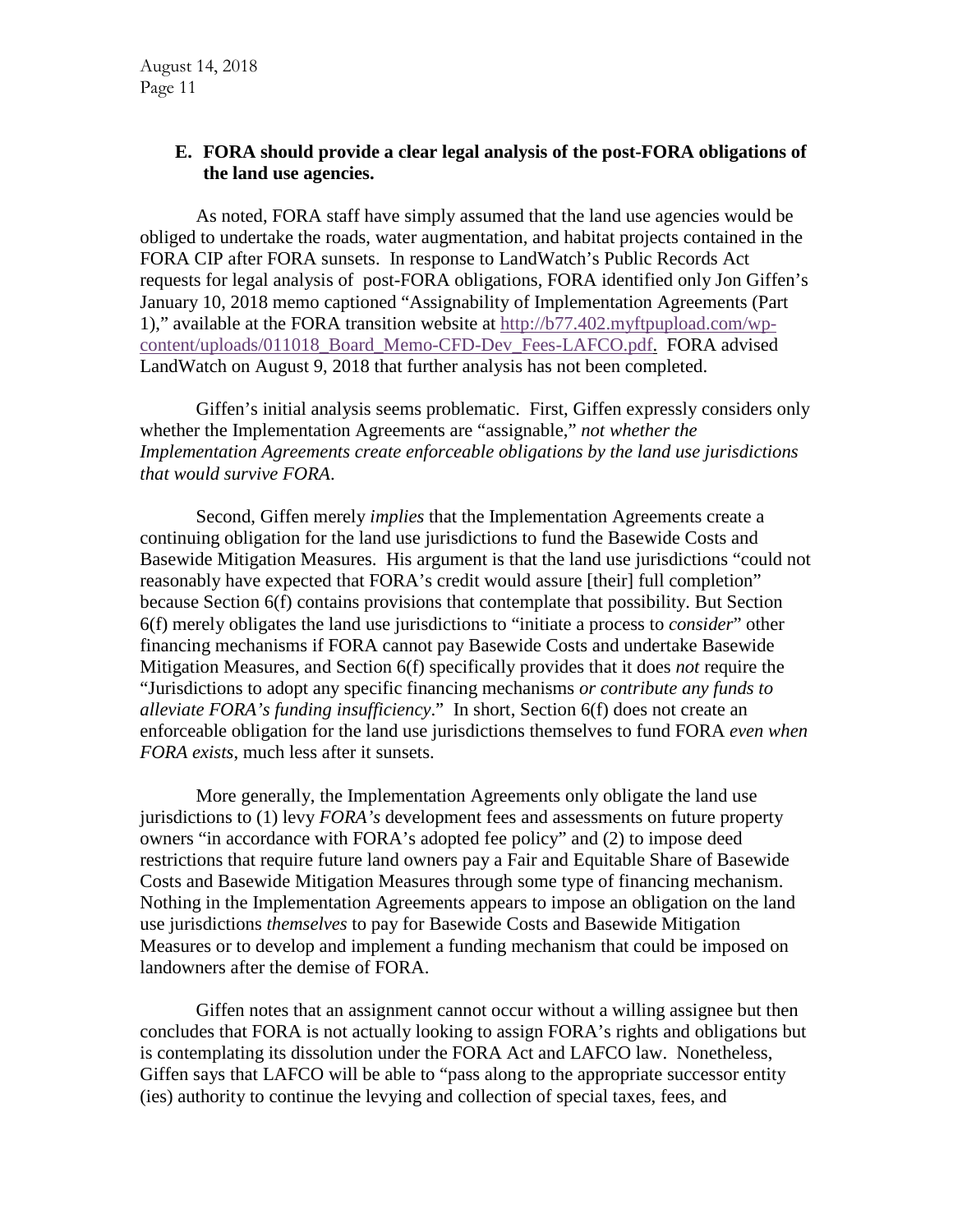assessments on property once within FORA's jurisdiction after FORA ceases to exist." This analysis seems to acknowledge that there will *be* no assignment of the Implementation Agreements at all. More problematically, the analysis only addresses the *authority* to raise revenues, not the *obligation* to do so *or* the obligation to fund and implement road, water, and habitat projects. Furthermore, the analysis simply *assumes* that there will be a successor agency to FORA and that somehow the CFD can be transferred to that agency, even though neither the FORA Act nor the Mello-Roos Act now provide for this. The only successor agency that has been identified other than a FORA extension is a JPA. But if the land use jurisdictions refuse to join that JPA because, for example, they conclude the Basewide Costs and Basewide Mitigation cannot be imposed on them without such a JPA, then there will *be* no entity to which to assign FORA's rights to continue collecting the CFD. There is no legal analysis that suggests that the land use agencies could be compelled to participate in a go-forward agency with specific duties.

This letter does not purport to resolve the question of the continuing obligations of the land use agencies. The FORA transition planning process should provide clear and authoritative legal analysis of this issue. It should also provide legal analysis of the following questions:

- 1. What Base Reuse Plan EIR CEQA mitigation obligations will remain post-FORA?
- Are the road, infrastructure plans, and HMP/HCP plans that are identified as CEQA mitigation still mandated?
- If so, who is responsible to implement this mitigation?
- What is the consequence of a failure to reach agreement on implementation of these infrastructure and habitat plans?
- What *development restrictions* identified as CEQA mitigation (as opposed to infrastructure requirements) will remain in effect post-FORA? For example, will the DRMP development caps, the policies requiring assured long term water supply within the safe yield of the aquifer as a condition of development, the policies calling for oak woodlands plans, etc. remain enforceable?
- What obligation would an agency have if it chooses to alter or ignore these development restrictions?
- What CEQA analysis and findings regarding mitigation must FORA make in approving a transition plan for submittal to LAFCO if there is evidence that the plan would abandon or alter previously adopted mitigation?
- 2. What force will the Base Reuse Plan itself, independent of its CEQA mitigation provisions, have post-FORA?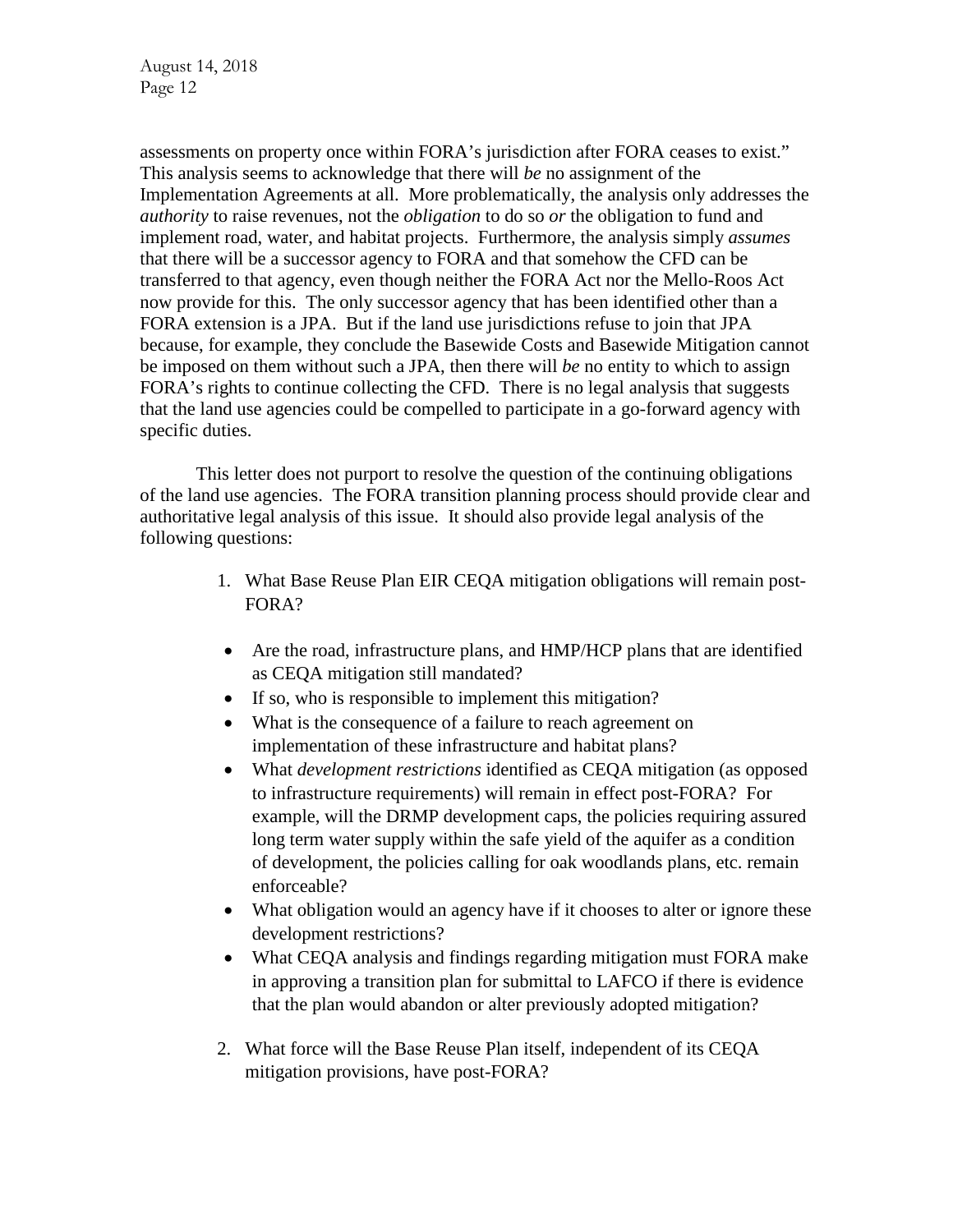• The Reassessment Report lists dozens of policies not yet implemented at pp. 3-32 to 3-70. See [http://www.fora.org/Reports/FinalReassessment/3\\_TopicsandOptions.pdf.](http://www.fora.org/Reports/FinalReassessment/3_TopicsandOptions.pdf) Some policies require affirmative acts such as building infrastructure or

adopting plans, whereas other policies simply restrict future acts. Some policies are perpetual and others can be implemented in a final action.

- What policies not yet fully implemented or of a continuing nature must be implemented in the future, if any?
- What specific policies were identified as CEQA mitigation and are subject to CEQA's requirements regarding fulfillment of mitigation?
- If policies must be implemented either because they are CEOA mitigation or because they are enforceable parts of the Base Reuse Plan, what entities have responsibility to implement them?
- What entities have authority to enforce policies if they are not implemented? Land use authorities? Do landowners have standing to enforce, e.g., as parties benefitted through covenants running with the land? Do private parties have standing to enforce CEQA mitigation?
- 3. What force will the Master Resolution have post-FORA?
- Would it have at least as much force as the Base Reuse Plan itself (if any) since it was adopted as part of the Base Reuse Plan?
- Would section 8 have any more force than the rest of the Master Resolution since it also represents a contractual obligation to the Sierra Club?
- Does the Master Resolution bind only FORA, or is it binding on the land use agencies post-FORA?
- Much of section 8 of the Master Resolution concerns consistency determinations by FORA and imposes a stringent standard of review for consistency determinations. Would that survive in any future land use agency consistency determinations?
- Section 8 of the Master Resolution mandates that each land use agency adopt certain policies contained in the Base Reuse Plan. Will that survive?
- Section 8 bars development approvals unless the land use agency has taken appropriate action to adopt the programs specified in the Reuse Plan, the Habitat Management Plan, the Development and Resource Management Plan, the Reuse Plan Environmental Impact Report Mitigation and Monitoring Plan and the Master Resolution applicable to such development entitlement. Will that survive?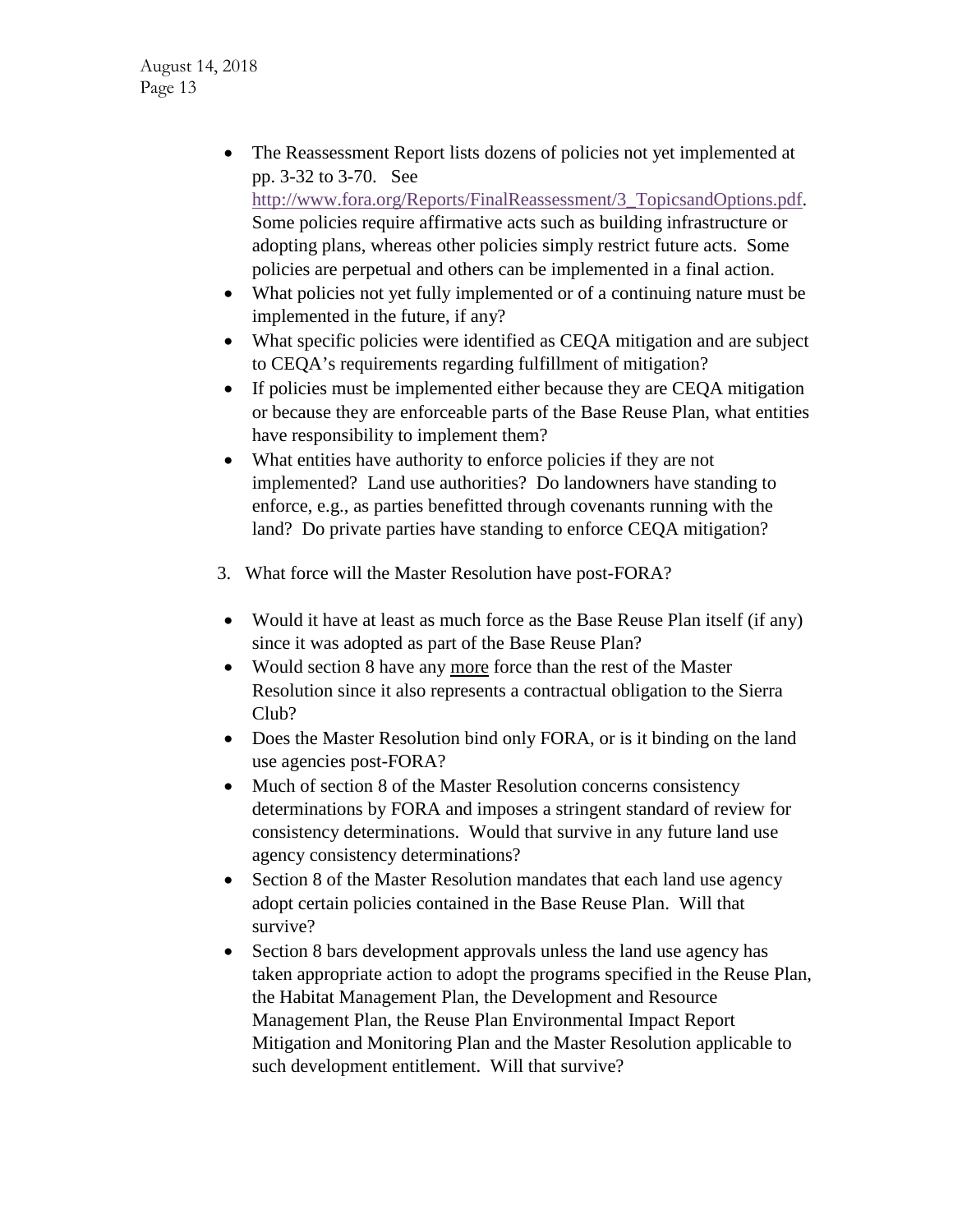- 4. What force will the Implementation Agreements have post-FORA.
- Can the Implementation Agreements be "assigned" as was mentioned in the June 5, 2018 Draft Transition Plan at page 22?
- What powers would be conferred and duties imposed by the Implementation Agreements if they were assigned?
- What rights and duties would continue if the Implementation Agreements were not assigned?
- 5. What force will deed restrictions have?
- Section 8 of Master Resolution obligates deed restrictions binding on future owners that provide that development shall be limited by the Base Reuse Plan including its constraints related to lack of water transportation and infrastructure.
- The Implementation Agreements also mandate deed restrictions related to infrastructure financing.
- Will those deed restrictions be required for *post-FORA* land transfers?
- Will the pre-2020 deed restrictions already in place continue to apply? Note that the only published decision enforcing the covenants does not address FORA's termination.
- If so, will the deed restrictions rely on the specific restrictions set out in in the Base Reuse Plan, HMP, and CEQA mitigation as of 2020?
- Who is entitled to enforce the deed restrictions? Property owners? Nonowners? Private persons? Land use authorities?
- 6. How will the allocation of land sales revenues and property taxes change?
	- Will they revert to the land use agencies? If so, how would they be allocated? If not, what entity would be entitled to them?
	- The May 30, 2018 EPS memo purports to address property tax revenues post-FORA and concludes that the cities property taxes will not materially increase, although the County will receive an additional \$17 million, *assuming* rapid and complete buildout. See page 8 and Table 10 in [http://b77.402.myftpupload.com/wp](http://b77.402.myftpupload.com/wp-content/uploads/053018_EPS_Transition_Memorandum.pdf)[content/uploads/053018\\_EPS\\_Transition\\_Memorandum.pdf.](http://b77.402.myftpupload.com/wp-content/uploads/053018_EPS_Transition_Memorandum.pdf)
	- The April 10, 2018 Willdan report addresses both property taxes and land sales revenues and has been interpreted to suggest that local cities will receive a windfall upon FORA's termination. This conclusion may not be warranted since it may depend critically on land sale revenues that would only materialize at full buildout and only with land unencumbered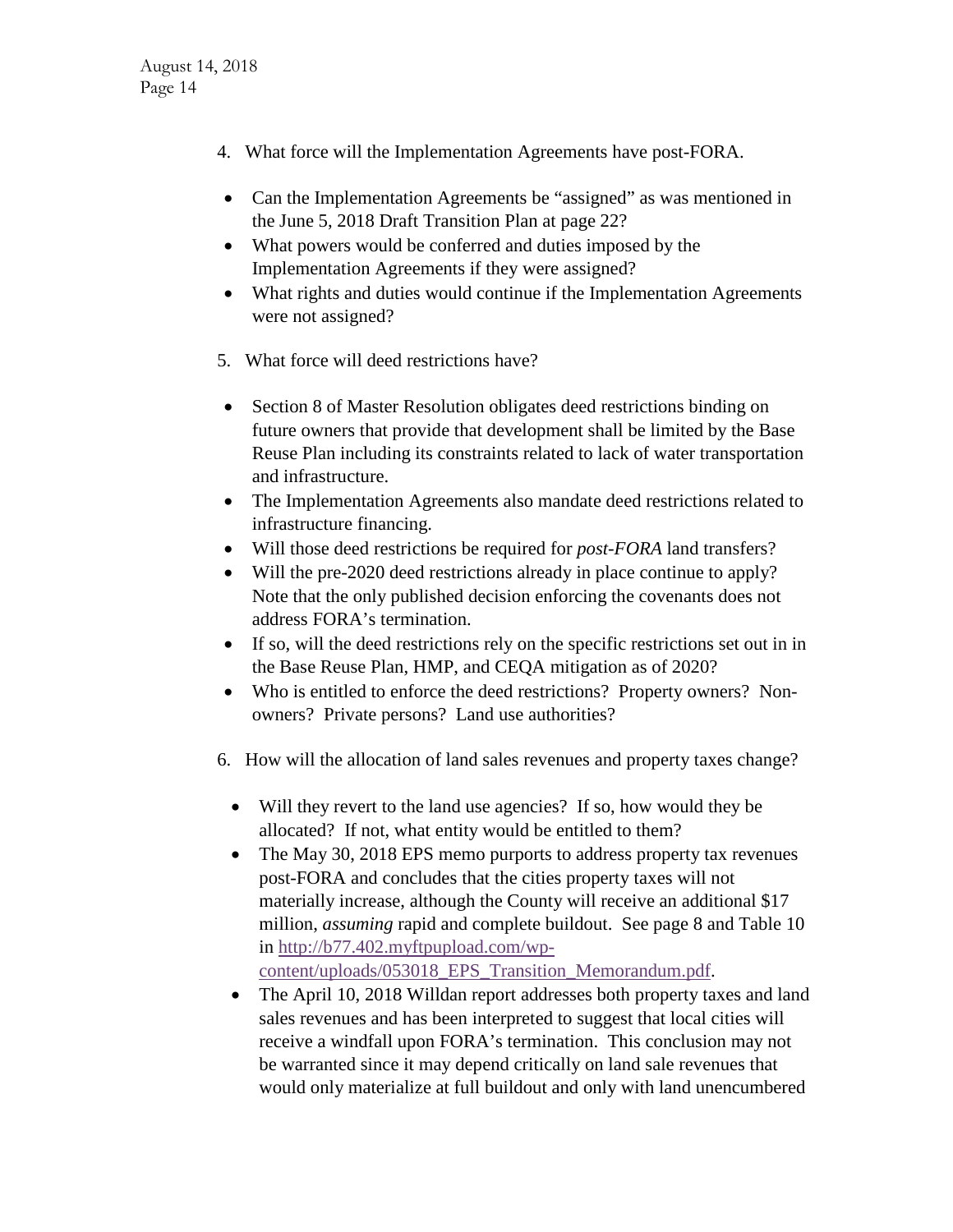by blight removal costs. See pdf pages 2, 112-151 at [https://www.ci.seaside.ca.us/ArchiveCenter/ViewFile/Item/455.](https://www.ci.seaside.ca.us/ArchiveCenter/ViewFile/Item/455)

- 7. Is FORA's identification of "entitled" parcels correct?
- FORA has assumed that no new fees or taxes can be imposed on "entitled" development" and has estimated that the potentially forfeited post-2020 revenues from the six entitled projects would total \$72.2 million.
- Unless and until there is an event that *vests* an entitlement in a private party (e.g., a permit or Vesting Tentative map issued or a DDA signed), an agency would not have foregone the right to impose future taxes or fees. A mere legislative land use act, like a specific plan adoption, does not vest rights without something more. In light of this, does FORA's analysis incorrectly assume that all phases of all projects for which a specific plan has been approved are "entitled?" If so, FORA may have overstated the potential revenue forfeiture from entitled projects.

# **F. Water supply considerations**

As noted, FORA has simply assumed that the land use agencies are obliged to fund completion of the remainder of the 2,400 afy water supply augmentation *and*  assumed that this represents the full extent of the CEQA mitigation requirement under the Base Reuse Plan. As discussed in section E, FORA has provided no analysis that the land use agencies are obligated to assume any of the Base Reuse Plan CIP obligations or CEQA mitigation post-FORA.

More problematically, the assumption that the proposed 2,400 afy in water augmentation projects constitutes the fulfillment of required CEQA mitigation is simply incorrect and is clearly inconsistent with the Base Reuse Plan EIR. The clear duty of the land use agencies under the Base Reuse Plan and its CEQA mitigation is not to approve development that relies on groundwater pumping from the 180-foot, or 400-foot aquifers in Fort Ord or to rely on pumping in excess of a demonstrated sustainable yield from the Deep Aquifer.

Specifically, the adopted CEQA mitigation in the Base Reuse Plan EIR mandates that future development not be approved unless and until there is a replacement water supply that does not require pumping from the 180-foot, or 400-foot aquifers in Fort Ord and that does not require pumping in excess of a demonstrated sustainable yield from the Deep Aquifer. Other agreements also limit increased pumping from the Deep Aquifer. The continued reliance on a purported water right of 6,600 afy of pumped groundwater to support Ord Community development misreads the 1993 Army/MCWRA agreement, the